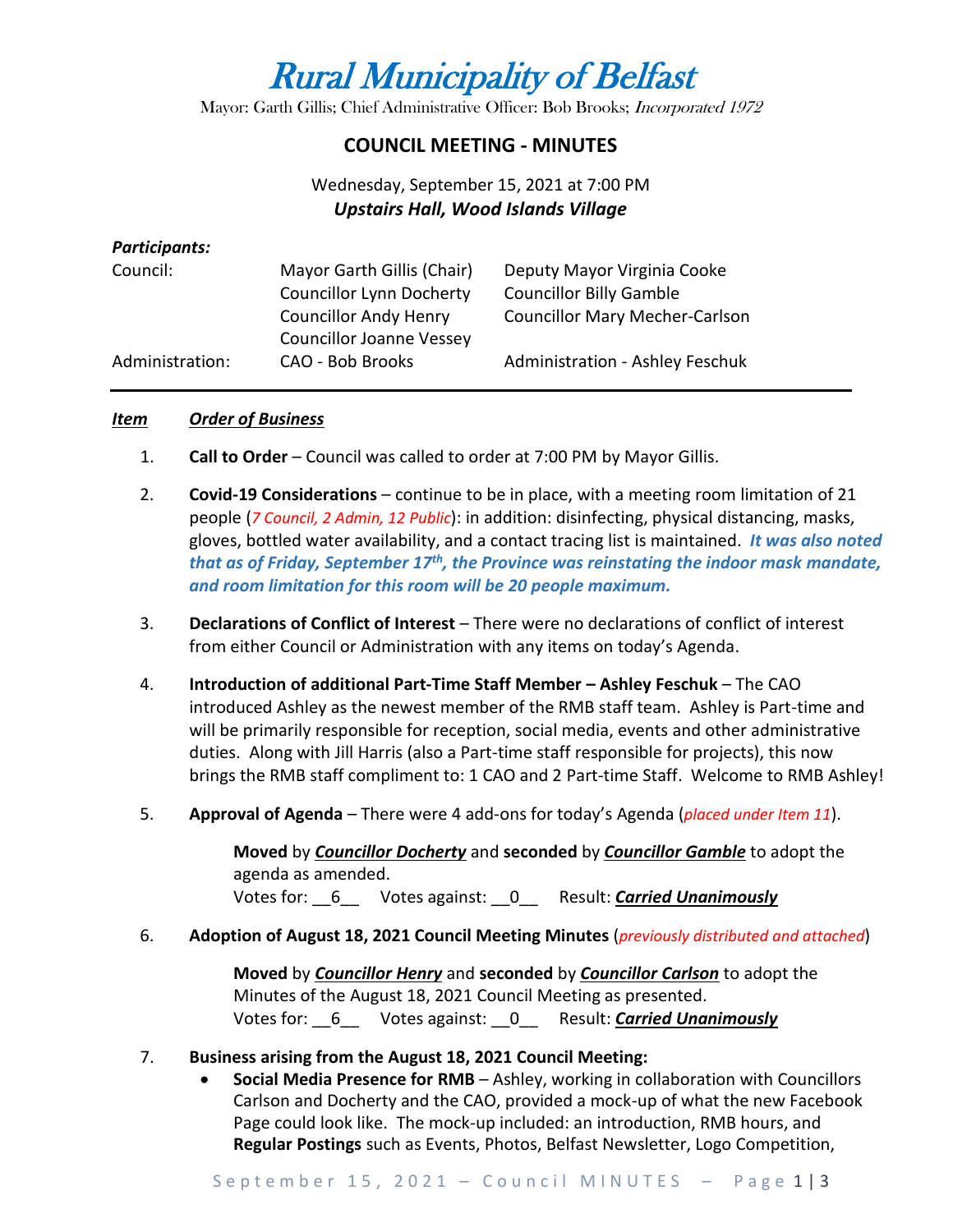Belfast School Highlights, Holidays, Covid Updates, and Bylaws. These items required initial approval from Council to go on line and to make those items a regular feature. Additionally, Facebook Page will highlight: Messages from Mayor, Councillor Insights, Special Events, and other postings as they arise. Postings from the public would be included, through the Administrator process. Council was then asked to approve going ahead with putting the new Facebook Page on-line, with the content described.

**Moved** by *Councillor Docherty* and **seconded** by *Councillor Carlson* to move ahead with the new RMB Facebook Page. Votes for: \_\_6\_\_ Votes against: \_\_0\_\_ Result: *Carried Unanimously*

- **LOGO Contest for RMB** Ashley, working in collaboration with the CAO, provided a mock-up of a contest poster for the Belfast Consolidated School to participate in a Logo Contest for RMB's new Logo. Ashley discussed: a prize for the winner (Gift Basket from the Sweet Shop), a prize for the Winning Class (Pizza Lunch), Contest Guidelines, a Submission Deadline of October 29<sup>th</sup>, and some examples from other communities. The premiss of the logo itself was discussed, and it was agreed that the logo must be usable as part of the RMB Letterhead, must include the words "Rural Municipality of Belfast", must be relevant to the Belfast area, and other than that, students are asked to make it *unique*!
	- i. The CAO will contact the School about the contest, post the contest on the RMB Website, and look for an artist/company that can professionally render the winning image; and
	- ii. Ashley will finalize Contest Poster, place the Poster on the RMB Facebook Page.
- 8. **Adoption of September 8, 2021 Municipal Emergency Management Plan (MEMP) Meeting Minutes** (*previously distributed and attached*)

**Moved** by *Deputy Mayor Cooke* and **seconded** by *Councillor Henry* to adopt the Minutes of the September 8, 2021 MEMP Meeting as presented. Votes for: \_\_6\_\_ Votes against: \_\_0\_\_ Result: *Carried Unanimously*

## 9. **Business arising from the September 8, 2021 MEMP Meeting:**

• Committee will follow-up on next steps and actions items.

## 10. **CAO Report**

## a. **Financial/Variance Report**:

- i. Provincial Credit Union Account Balances at September 13, 2021:
	- a. Share 001 \$5.30
	- b. Chequing 010 \$66,014.28
	- c. Savings 020 (Reserve)(*for future project*) \$35.53
	- d. Gas Tax Acct 00011 \$83,399.68
	- e. Gas Tax GIC (*for future approved projects*) \$50,300.00
	- f. Savings GIC (*for future project*) \$45,000.00
	- Expenditures and Revenues are on-track to-date.

## c. **Municipal Office Opening**:

- ii. The fully-accessible RMB Municipal Office, is open to the public, with limited hours for the first year, on September 1, 2021. The office will be staffed with a combination of CAO and two Part-time staff:
	- a. Jill, who is working on Projects (currently MEMP), and
	- b. Ashley, who is working on office reception, municipality training, and a host of office duties.